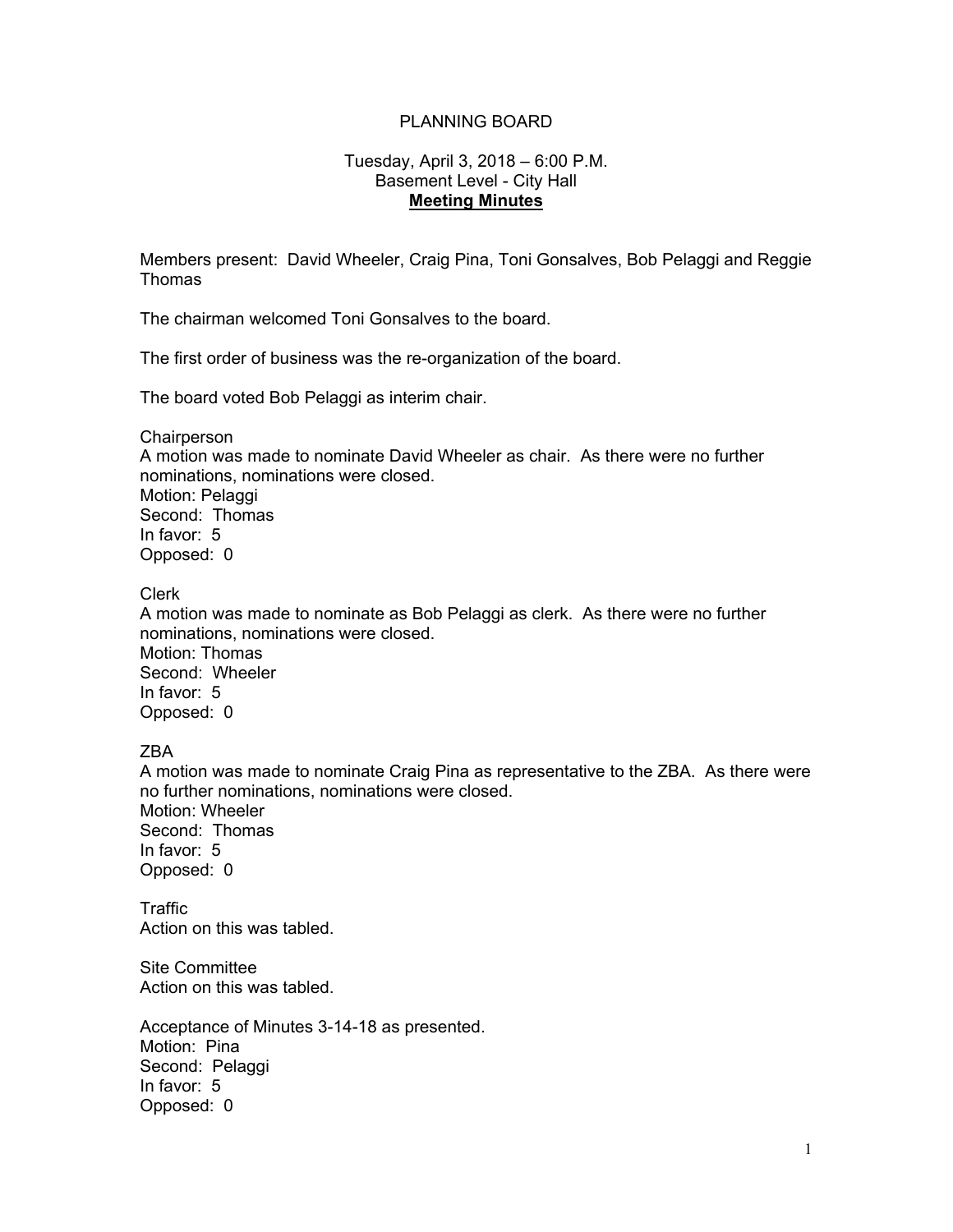*Endorsement of ANR Plans, Subdivision Plans and/or Lot Releases* 

## ----------------------------------------------------------------------------------------------------------------

#### 1. Proposed Street Acceptances:

Ordered: That the common necessity and convenience of the inhabitants of the City of Brockton require the laying out and acceptance of **Connell Avenue**, extending from Court Street, northerly, to East Ashland Street, a distance of about 1,383.00 feet, and for that purpose it is necessary to take an easement for **Highway Purposes** and lay out as a public street or way.

Ordered: That the common necessity and convenience of the inhabitants of the City of Brockton require the laying out and acceptance of **Leland Street**, extending from Gerald Avenue, easterly, to North Quincy Street, a distance of about 245.09 feet, and for that purpose it is necessary to take an easement for **Highway Purposes** and lay out as a public street or way.

Ordered: That the common necessity and convenience of the inhabitants of the City of Brockton require the laying out and acceptance of **Gerald Avenue**, extending from East Ashland Street, southerly, a distance of about 1,031.32 feet, and for that purpose it is necessary to take an easement for **Highway Purposes** and lay out as a public street or way.

Councillor Jack Lally said that three of the streets are within his ward and he shares Cornell St. with Councillor Beauregard. He said although the streets are private streets they are plowed and pot holes are repaired by the COB. He said this action will move these streets closer to being publically accepted and make them eligible to be paved.

Councillor Beauregard said by making the streets public there is an opportunity to be eligible for paving.

Motion to recommend favorably to the City Council. Motion: Thomas Second: Pina In favor: 5 Opposed: 0

 Owner/Representative: Curley & Hansen 2. Definitive Subdivision **(Continued to May 1, 2018)**  Property: Plot 2 Belgravia Ave. Lots: 4

3. Site Plan Approval Property: 315 N. Pearl St. & 10 Oak St. Ext. Proposal: Dunkin Donuts Owner/Representative: JC Development/SITEC

Bob Pelaggi stated for the record that he is an abutter to the property.

Jack O'Leary, SITEC Attorney Robert Pellegrini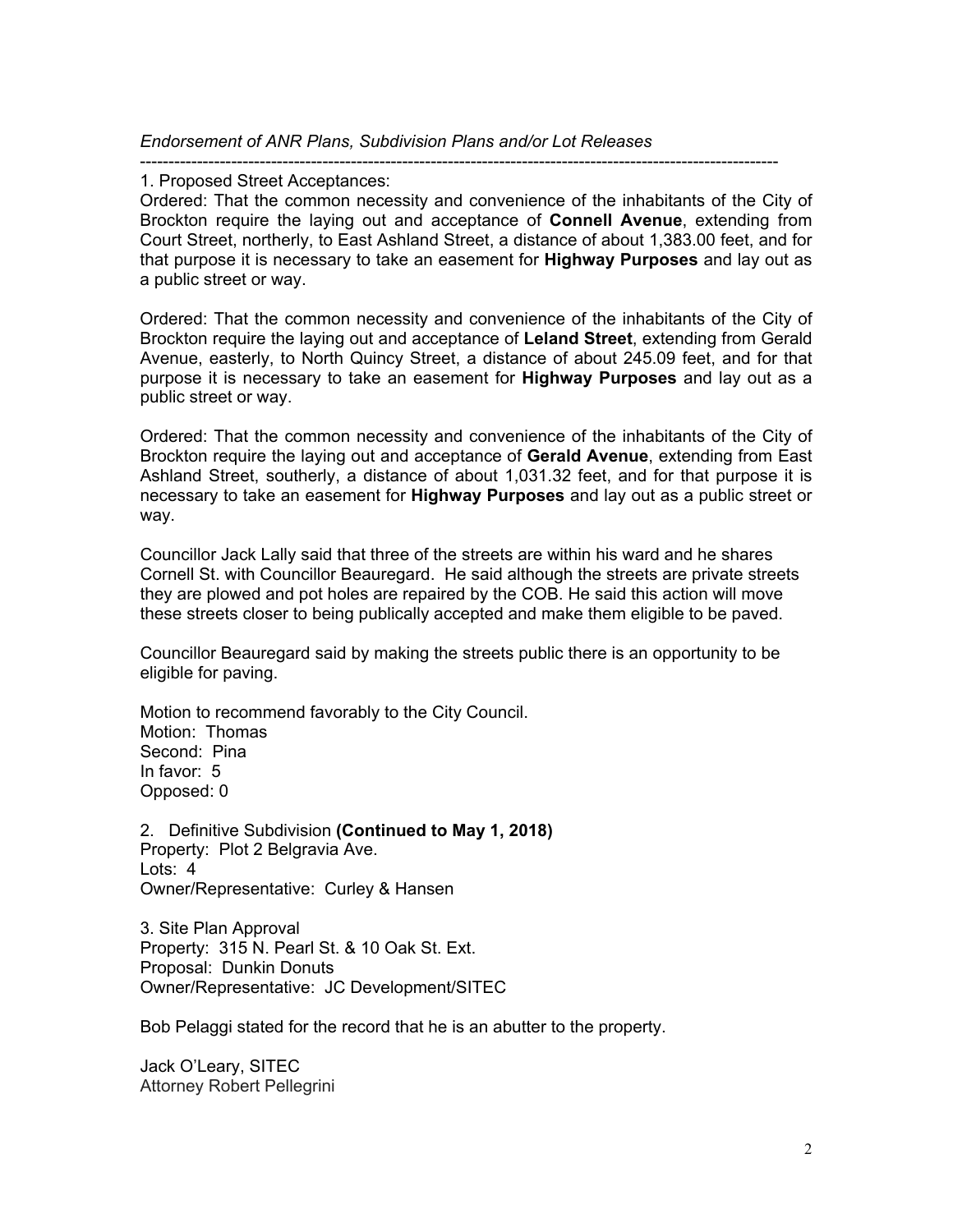Applicant's statement: Attorney Pellegrini said that the site consists of two separate buildings; they will be demoing the two buildings, combining the two lots (by ANR), they have been to tech review and have addressed their comments, appeared before the ZBA and received a special permit.

Jack O'Leary said that there are currently three curb cuts; they will be closing the curb cut closer to intersection on Oak and will be installing sidewalk. They are proposing to increase green space; creating a buffer to abutting properties and landscaping along the front. The main entrance will be facing Pearl St. There will be a drive thru lane along the back of the building and during busy times there is a duel window system (payment and pickup); they have addressed cueing, provided for a designated loading space and there is a full 24 foot traffic isle. Existing sewer will be replaced with a new connection; there is a proposed sewer easement to the abutting property (Doyles) and they intend to reuse the existing water line.

Comments: Bob Pelaggi asked if a 10' easement was adequate and was told it was; he said that the sewer service is clay and they may want to consider replacement of the pipe under the driveway; he asked if they comply with greenspace and was told they are required to have 10% and are at 13.8%.

No public comment.

Decision: Motion to issue a site plan approval to the project as submitted with the standard conditions. Motion: Pelaggi Second: Thomas In favor: 5 Opposed: 0

## ANR

Attorney Robert Pellegrini said the ANR Plan is combining the two lots into one lot under the same name. The plan was signed by the board.

4. Site Plan Approval Property: 544 Westgate Dr. Proposal: Chik-Fil-A Restaurant Owner/Representative: RJ O'Connell/Key Point Partners

Alicia Busconi, Key West Partners Steve Glowacki, RJ O'Connell

Applicant's statement: Alicia Busconi said the restaurant is proposed in the parking area of the Aldi's/Marshall's/Texas RoadHouse. She said the proposal is for a 5,000 sf Chik Fil A restaurant. She said they have completed technical review and have responded to the comments; she said they have already received their water permit.

Steve Glowacki said that the restaurant will have 112 seats and based on zoning they have 20 additional spaces. He said they are proposing landscape improvements, the water line will come from Westgate Drive, and sanitary sewer will connect to the existing line; they are making site lighting improvements and adding direction signage to direct customers through the drive through.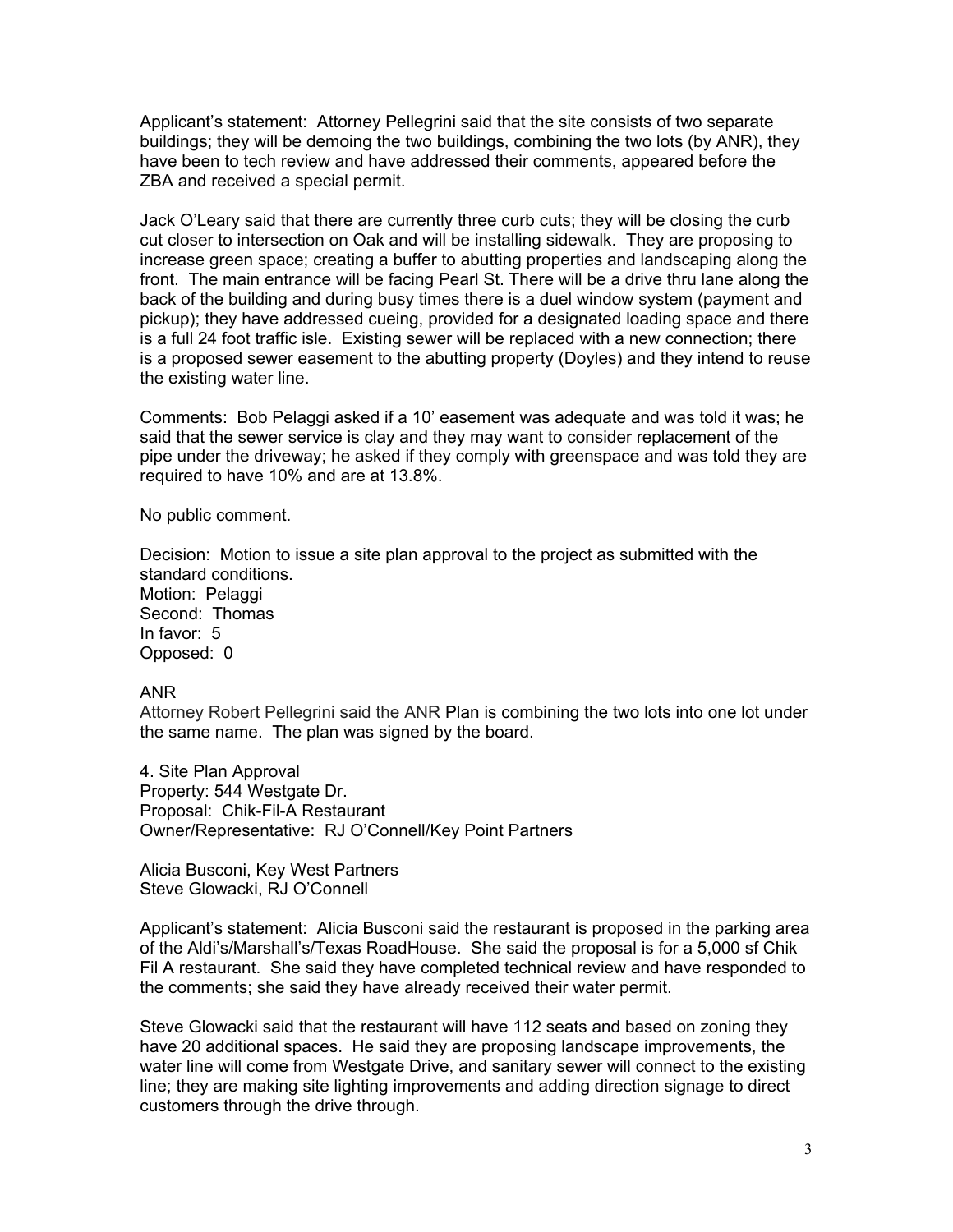He said they have submitted a stormwater and grading plan; he said that organics in the soils prohibit infiltration; stormwater will flow into CB's and there is a decrease in peak flow runoff.

Toni Gonsalves said she knows the area well and asked how they will direct the flow of traffic. Steve Glowacki said that when patrons get familiar they will learn and remain out of the congested area. Toni Gonsalves said there are no directional signs in the parking lot.

Alicia Busconi said that once built they will look at the whole site and determine whether they will need to install parking bumps.

No public comment

Decision: Motion to issue a site plan approval to the project as submitted with the standard conditions. Motion: Pelaggi Second: Pina In favor: 5 Opposed: 0

5. Permission for Return to the ZBA Property: 839 & 855 Main St. ZBA Denial: 6-27-17 Applicant/Representative: Attorney John F. Creedon

Ed Jacobs, Jacobs Driscoll Engineering Attorney John Creedon

Applicant's statement: Attorney Jake Creedon said they proposal is for a 132 seat restaurant. He said that the ZBA denied their request for a special permit as they had undersized parking spaces, he said all spaces conform now; there was no loading zone, which has been added, and loading will be off hours; there was no permission from the auto body station next door for shared parking, they now have an agreement. He presented copies of the real estate easement agreement and lighting agreement between parties.

Comments: Bob Pelaggi asked about the two foot strip of property belonging to the COB and was told it was taken for taxes by the COB and they are not using it.

Opposition: Councillor Sue Nicastro said she has not been contacted by this applicant at all. She said she does not believe that this constitutes a substantial change. She said she is personally opposed; she agreed that Brockton does not have enough restaurants, but feels that this space is to congested for a restaurant that size. Councillor Nicastro also said that the repair shop license is in violation.

David Wheeler asked Attorney Creedon to walk the board through the parking; and said parking is a concern.

Rob May said he is concerned that language of the ZBA's denial said they found no hardship and said he doesn't know how to get past there being no hardship.